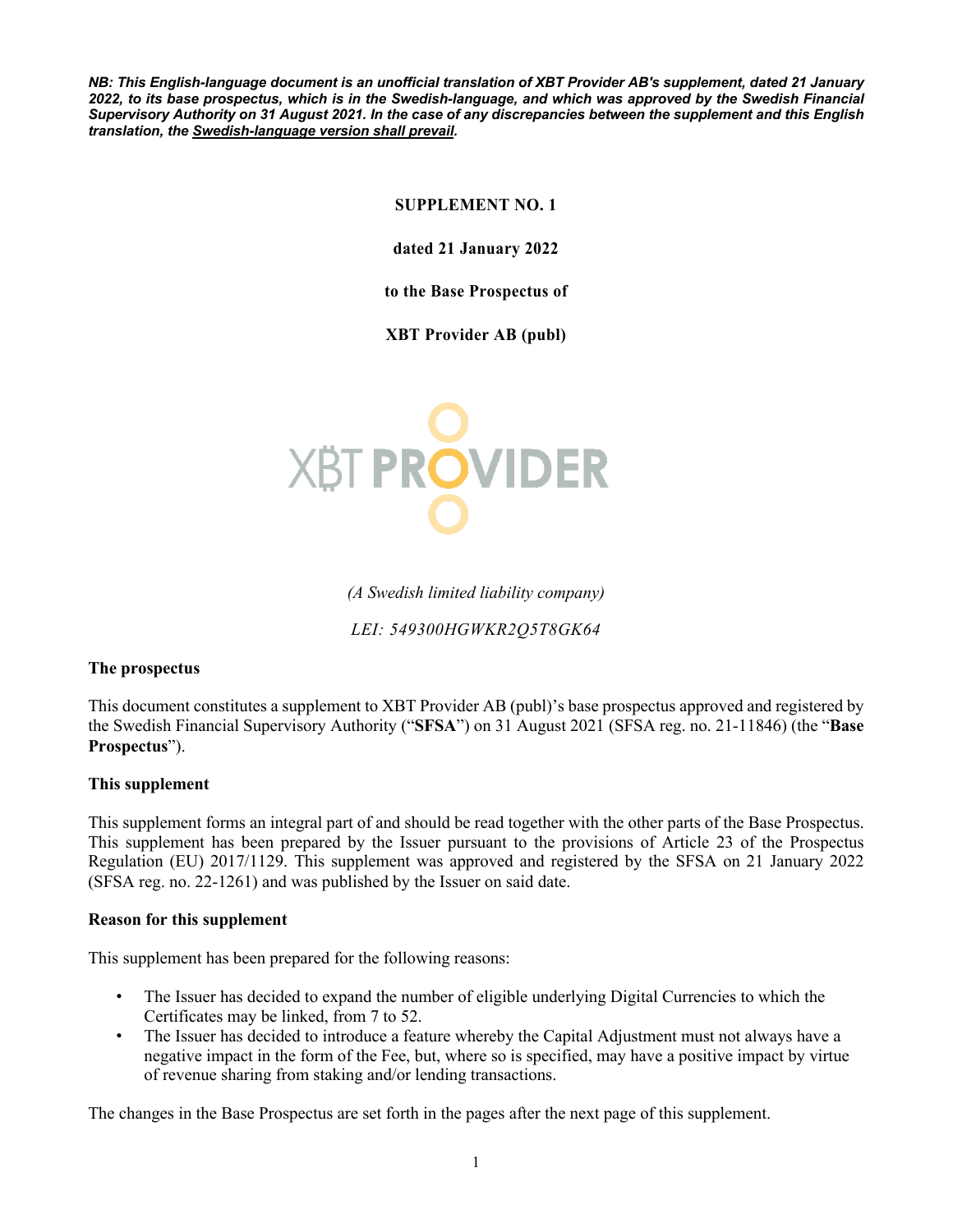# **Right of withdrawal**

Only investors who have already agreed to purchase or subscribe for any Certificates offered under the Base Prospectus before this supplement was published shall have the right, exercisable within three working days after the publication of this supplement, to withdraw their acceptances, provided that the circumstances stated above arose or were noted before the closing of the relevant offer or the delivery of the Certificates, whichever occurs first. Such investors can exercise their right of withdrawal pursuant to Article 23(2)(a) of the Prospectus Regulation (EU) 2017/1129 during the period from publication of this supplement up to and including **26 January 2022**. This right of withdrawal cannot be exercised after said date.

Such investors should contact the relevant financial intermediary through which the investor has purchased or subscribed for the Certificates in question should they wish to exercise the right of withdrawal.

 $\mathcal{L}_\text{max}$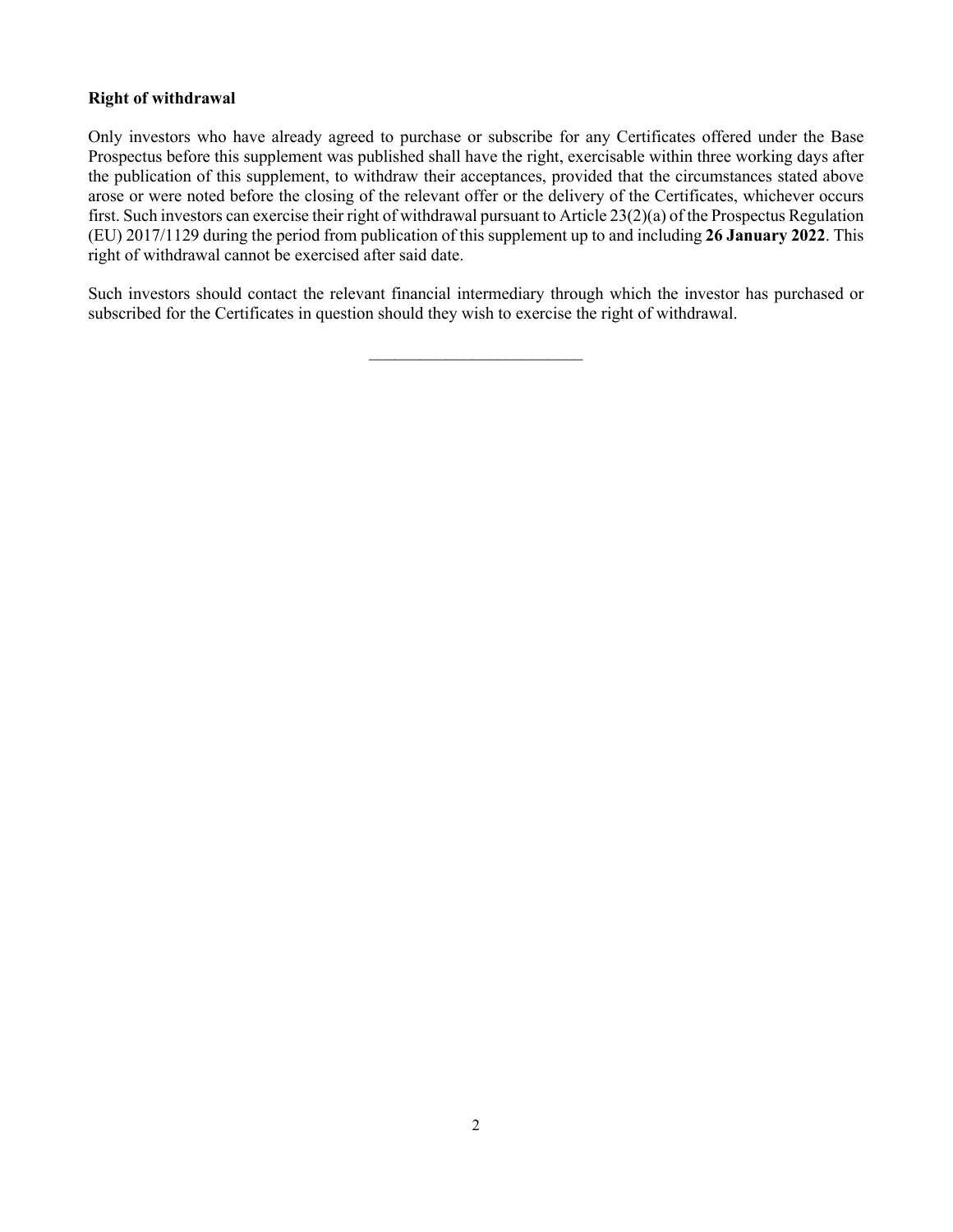# **AMENDMENTS TO THE FRONT PAGE**

On the front page of the Base Prospectus, the list of seven specified series of Certificates shall be deleted and replaced with the following:

### "**SINGLE DIGITAL CURRENCY TRACKER CERTIFICATES & BASKET CERTIFICATES**"

### **AMENDMENTS TO THE SECTION "OVERVIEW OF THE PROGRAMME"**

In the first sentence of the section "The Certificates in general" on page 4 of the Base Prospectus, the words "or, where applicable pursuant to the applicable Final Terms, potentially increased with a shared revenue component" shall be added immediately after words: "less a fee component".

In the sub-section "Tracked Digital Currencies" in the section "The Certificates in general" on page 4 of the Base Prospectus, the list of seven specified Tracked Digital Currencies shall be deleted and replaced with the following:

"Fifty-two digital currencies are eligible as underlying exposure(s) for the Certificates (each a "**Tracked Digital Currency**"), as further specified in Section 3.1 *The Programme and certain terms used in the Base Prospectus and the Conditions* below."

#### **AMENDMENT TO THE SECTION "GENERAL INFORMATION ON THE PROGRAMME"**

In the section "3.1 The Programme and certain terms used in the Base Prospectus and Conditions" on page 16 of the Base Prospectus, paragraphs 3-6 shall be deleted and replaced by the following:

"The Certificates that may be issued under this Base Prospectus are non-equity linked certificates issued in distinct series (each, a "**Series**"), which may comprise of one or more tranches. Each Series will synthetically track the performance of the price of a Tracked Digital Currency or a Basket of Tracked Digital Currencies, less a fee or, where applicable pursuant to the applicable Final Terms, potentially increased with a shared revenue component. The eligible Tracked Digital Currencies consist of the following fifty-two Tracked Digital Currencies (each a "**Tracked Digital Currency**"):

| <b>Digital Asset</b> |
|----------------------|
| Cardano (ADA)        |
| Solana (SOL)         |
| Dogecoin (DOGE)      |
| Stellar (XLM)        |
| THETA (THETA)        |
| Filecoin (FIL)       |
| TRON (TRX)           |
| Monero (XMR)         |
| Polygon (MATIC)      |
| Terra (LUNA)         |
| Neo (NEO)            |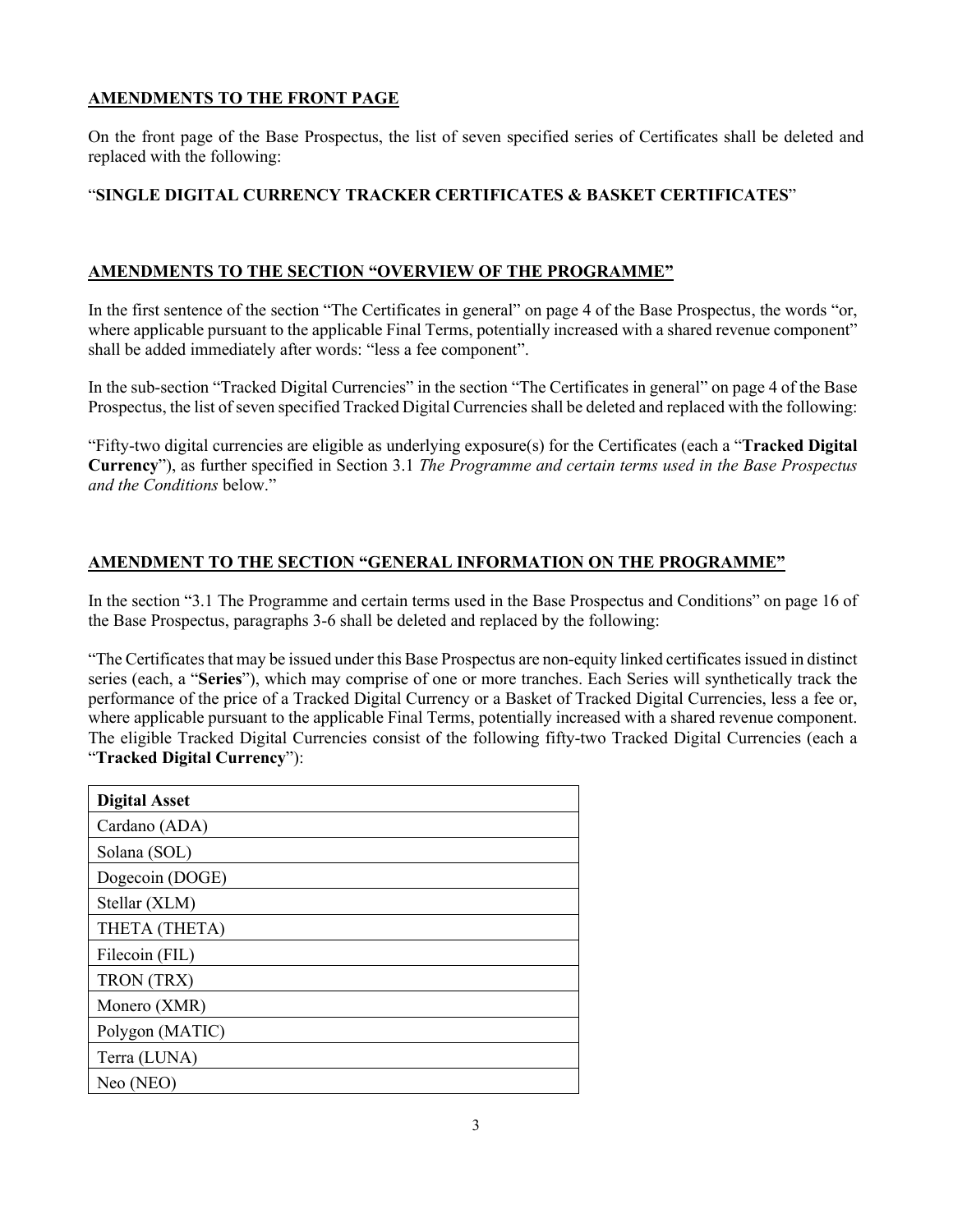| Internet Computer (ICP)     |
|-----------------------------|
| IOTA (MIOTA)                |
| Klaytn (KLAY)               |
| Bitcoin SV (BSV)            |
| Cosmos (ATOM)               |
| Ethereum Classic (ETC)      |
| Algorand (ALGO)             |
| Avalanche (AVAX)            |
| Kusama (KSM)                |
| Creditcoin (CTC)            |
| Elrond (EGLD)               |
| NEM (XEM)                   |
| Dash (DASH)                 |
| Terra USD (UST)             |
| Counos X (CCXX)             |
| Zcash (ZEC)                 |
| Decred (DCR)                |
| Theta Fuel (TFUEL)          |
| Hedera Hash Graph (HBAR)    |
| Decentraland (MANA)         |
| Stacks (STX)                |
| Zilliqa (ZIL)               |
| The Graph (GRT)             |
| Waves (WAVES)               |
| VeChain (VET)               |
| XinFin Network (XDC)        |
| Ravencoin (RVN)             |
| Flow (FLOW)                 |
| Harmony (ONE)               |
| <b>NEAR Protocol (NEAR)</b> |
| Ethereum (ETH)              |
| Binance Coin (BNB)          |
| XRP Coin (XRP)              |
| Tezos (XTZ)                 |
| Dogecoin (EOS)              |
| Polkadot (DOT)              |
| Litecoin (LTC)              |
| Bitcoin Cash (BCH)          |
| ECash (XEC)                 |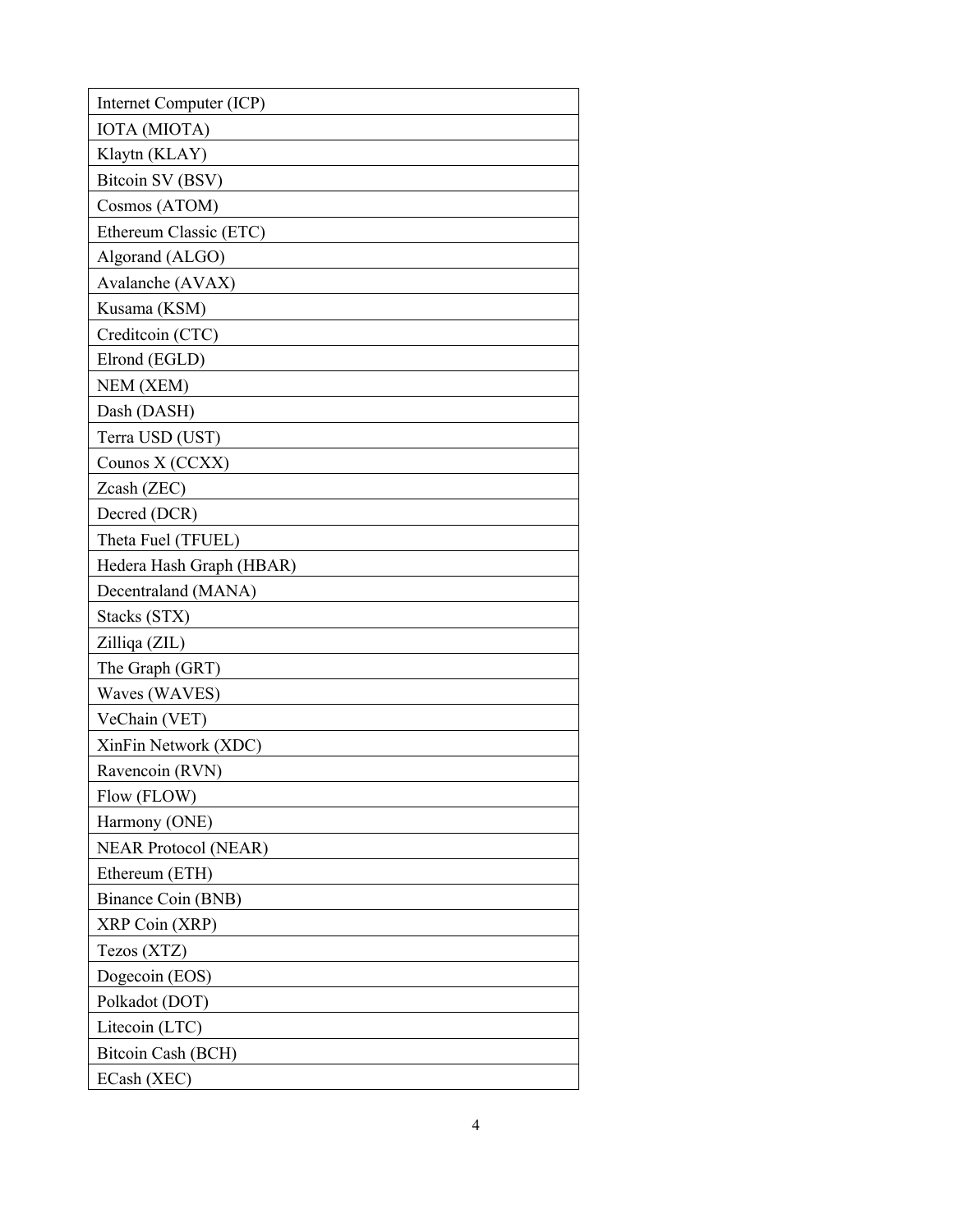| Tether Gold (XAUT) |  |
|--------------------|--|
| USD Coin (USDC)    |  |

Each Series of Certificates referring to a single Traced Digital Currency, e.g. "Bitcoin Certificate", is a Series of Certificates providing exposure, as described in this Base Prospectus, to such single Tracked Digital Asset and each Series of Certificates linked to a Basket of Digital Currencies is a "**Basket Certificate**" (and jointly the "**Certificates**" or the "**Tracker Certificates**")."

In the first sentence of the first paragraph of the sub-section "3.2 General description of the Certificates" starting on page 17 of the Base Prospectus, the words "or, where applicable pursuant to the applicable Final Terms, potentially increased with a shared revenue component" shall be added immediately after words: "less a fee component".

In the sub-section "3.2 General description of the Certificates" starting on page 17 of the Base Prospectus, the last sentence in the last paragraph shall be amended to read:

"This value will thus reflect the amount which investors will receive in return, if they receive such amount, at the sale of the Certificates."

In the sub-section "3.3 Type of underlying exposure" on page 17 of the Base Prospectus, the first paragraph shall be deleted and replaced with the following:

"The Issuer will, subject to market conditions and legal requirements, issue further Certificates in the form of Certificates linked to a single Tracked Digital Currency or Basket Certificates."

In the sub-section "3.5 *Examples of returns on the Certificates*" on page 21 of the Base Prospectus, the third sentence of the first paragraph shall be deleted and replaced with the following:

"Calculation of the value of other single Tracked Digital Currency linked Certificates is done according to the same principles, though based on the appropriate digital currency rates."

In the sub-section "3.6 Comparison with index-linked investments" on page 24 of the Base Prospectus, the first sentence of the first paragraph shall be deleted and replaced with the following:

"Strategy: Through the Certificates, investors are exposed to Bitcoin (or another Tracked Digital Currency or to the combination of the foregoing comprised within the relevant basket)."

# **AMENDMENTS TO THE SECTION "THE GENERAL CONDITIONS GOVERNING THE CERTIFICATES"**

The first introductory paragraph on page 48 of the Base Prospectus shall be amended to read:

"These terms and conditions and conditions ("**General Conditions**") shall apply to any and all certificates issued by XBT Provider AB (publ) (reg. no. 559001-3313) (the "**Issuer**") under this Programme. The Certificates will be issued in the form of transferable securities (collectively for each Series, the "**Certificates**"). Depending on the Relevant CSD Rules the Certificates will be issued in Swedish kronor ("**SEK**"), euro ("**Euro**") or United States dollar ("**USD**"). Each Series will be allocated an individual series number ("**Series Number**") in the relevant Final Terms (as defined below)."